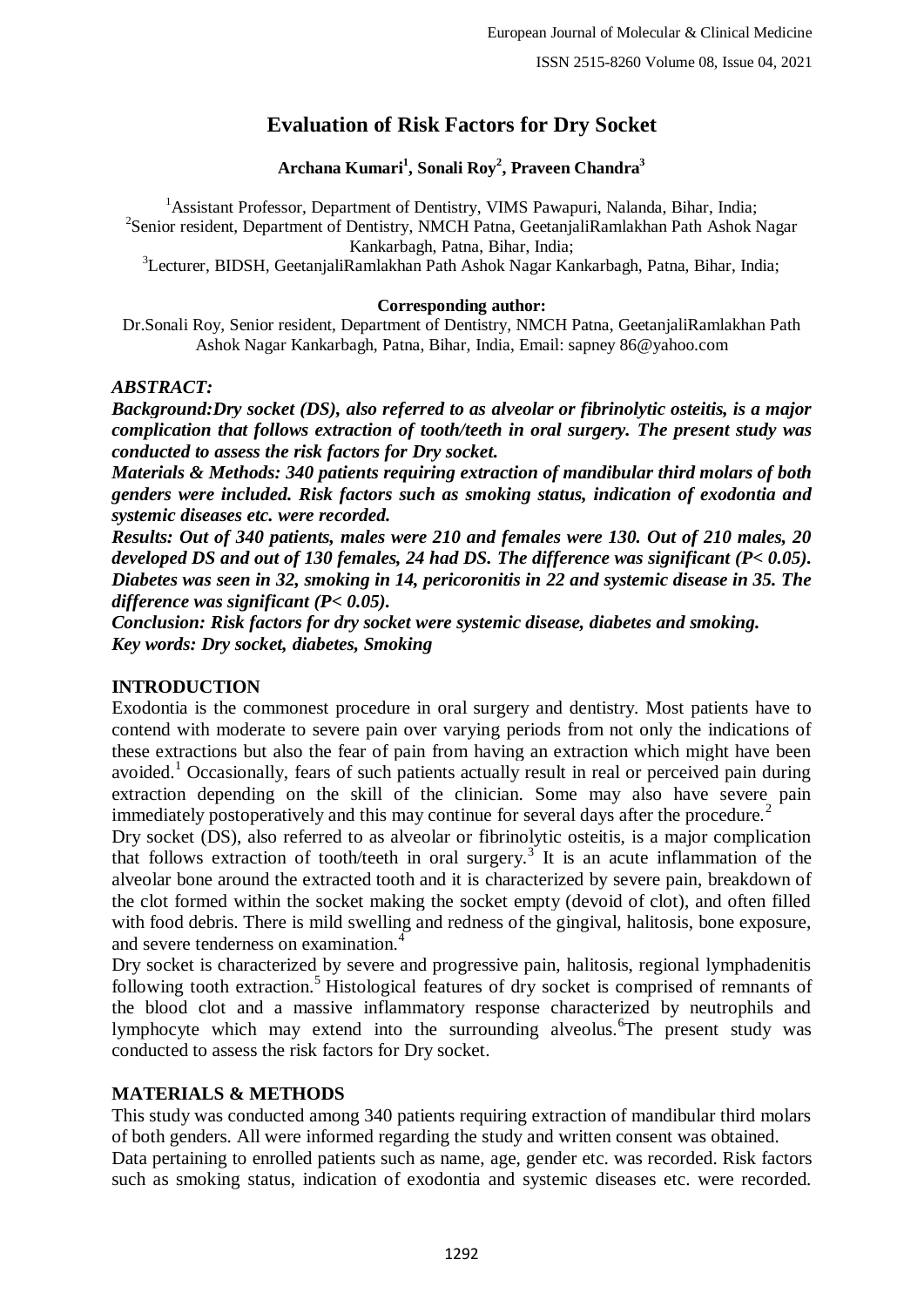Data was fed into the computer; frequencies and proportions were obtained and statistical analysis was done using SPSS software package version 16.00 (SPSS Inc, Chicago, IL, USA). P value less than 0.05 was considered significant.

### **RESULTS**

#### **Table I Distribution of patients**

| <b>Total-340</b> |             |               |  |  |
|------------------|-------------|---------------|--|--|
| Gender           | <b>Male</b> | <b>Female</b> |  |  |
| Number           | 210         | । २८          |  |  |

Table I shows that out of 340 patients, males were 210 and females were 130.

**Table II Incidence of dry sockets among patients**

| <b>Total</b> | - 1<br><b>Number</b> | $\overline{\text{DS}}$ | <b>P</b> value |
|--------------|----------------------|------------------------|----------------|
| Male         | 210                  | ۷J                     |                |
| Female       | 30                   |                        |                |

Table II, graph I shows that out of 210 males, 20 developed DS and out of 130 females, 24 had DS. The difference was significant (P< 0.05).

**Graph I Incidence of dry sockets among patients**



**Table III Risk factors for DS**

| <b>Risk factors</b> | <b>Number</b> | P value |
|---------------------|---------------|---------|
| <b>Diabetes</b>     | 30            | 0.05    |
| Smoking             | 14            |         |
| Pericoronitis       | າາ            |         |
| Systemic diseases   | 35            |         |

Table III shows that diabetes was seen in 32, smoking in 14, pericoronitis in 22 and systemic disease in 35. The difference was significant (P< 0.05).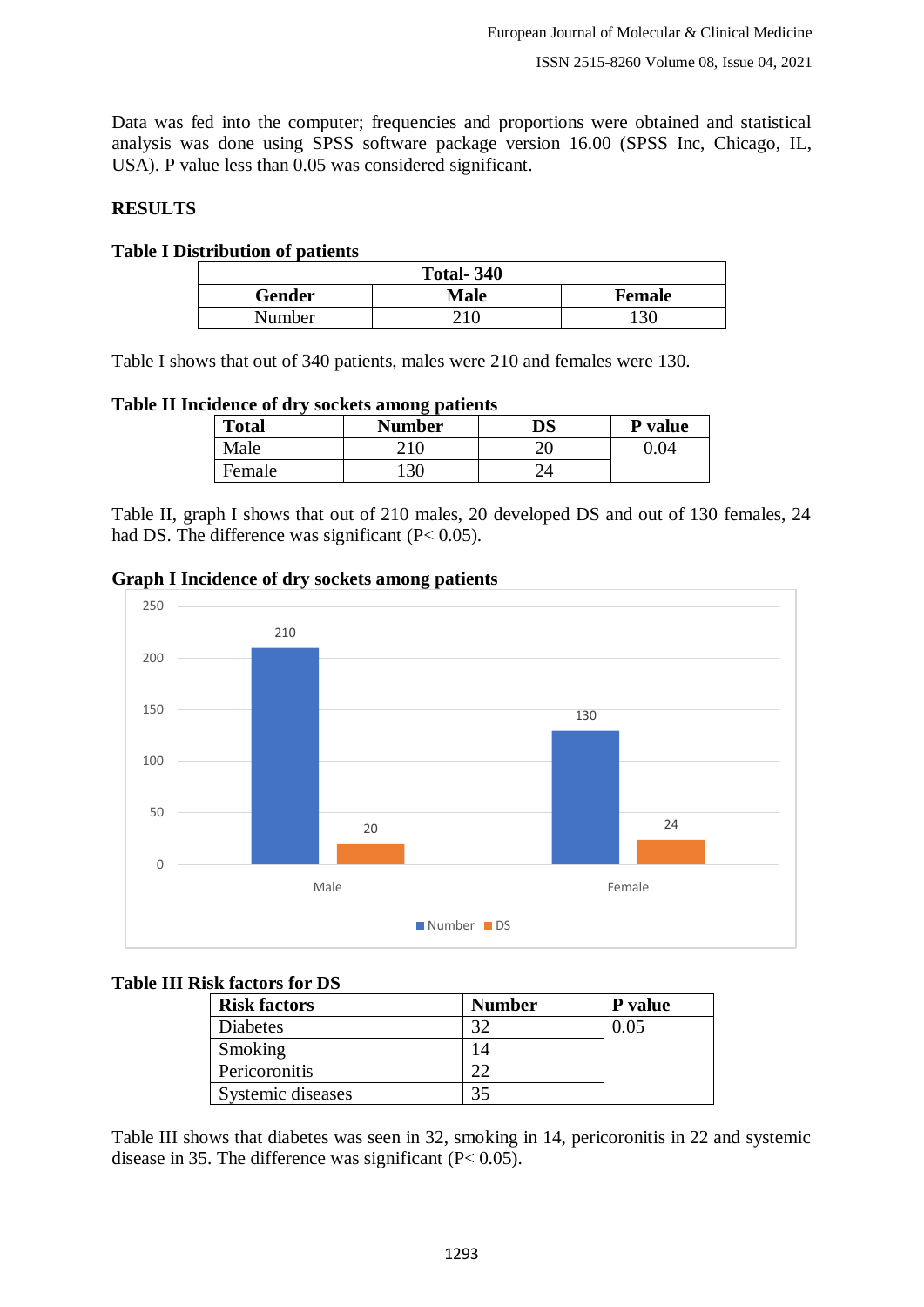# **DISCUSSION**

The exact etiology and mechanism of dry socket are not exactly known but several factors have been associated.<sup>7</sup> Careful analysis into the pathophysiology of dry socket (DS) stated that poor oral hygiene, vasoconstrictors, and reduced blood supply are important factors but reports have placed emphasis on trauma from difficult exodontias causing fibrinolysis and release of pain inducing chemical substances.<sup>8</sup> Several factors have been reported in literature to be responsible for the occurrence of dry socket; these include traumatic, difficult and prolonged extraction, pre- and postoperative infection at the site, smoking, oral contraceptives, bone disorders and underlying pathologies, irradiation, systemic illness such as diabetes mellitus, clotting problems, and failure to comply with post-extraction instructions.<sup>9</sup> Other possible risk factors include periodontal diseases and previous dry socket with past extractions.<sup>10</sup>The present study was conducted to assess the risk factors for Dry socket.

In present study, out of 210 males, 20 developed DS and out of 130 females, 24 had DS. Akinbami et  $al<sup>11</sup>$  in their study one thousand, one hundred and eighty- two patients with total of 1362 teeth extracted during the 4-year period of the study were analyzed, out of which 1.4% teeth developed dry socket. The mean age (SD) was 35.2 (16.0) years. Most of the patients who presented with dry socket were in the fourth decade of life. Mandibular teeth were affected more than maxillary teeth. Molars were more affected. Retained roots and third molars were conspicuous in the cases with dry socket. The incidence of dry socket in our centre was lower than previous reports. Oral hygiene status, lower teeth, and female gender were significantly associated with development of dry socket. Treatment with normal saline irrigation and ZnOeugenol dressings allowed relief of the symptoms.

We observed that out of 210 males, 20 developed DS and out of 130 females, 24 had DS. Nusair et al<sup>12</sup> a total of 1274 extractions carried out in a dry socket incidence of 2.6%. There was no sex predilection in the occurrence of dry socket. Incidence of dry socket formation was highest in the first and second molar region. Forceful infiltration of an extra 2 ml of local anesthetic into the tissues resulted in a higher incidence of dry socket; however, this difference was not statistically significant. Dry sockets occurred more frequently in difficult extraction cases as compared to routine extractions; this difference was statistically significant. However, when 20 teeth in difficult extraction cases were removed by the open surgical method there were no cases of dry socket formation. Teeth removed principally due to a periodontal involvement did not give rise to a single case of dry socket. Treatment of dry socket with intra-alveolar dressings did reduce the pain; however, the healing time was invariably prolonged. The best results, in the form of reduction of pain and rapid healing, were obtained with the surgical method of reflection of a flap and debridement of the socket.

We observed that diabetes was seen in 32, smoking in 14, pericoronitis in 22 and systemic disease in 35. One major factor that has been documented in literature that predisposes to dry socket is smoking; avoidance of smoking within the period of healing is a component of the post-extraction instructions, but the level of compliance to such specific instruction was ambiguous, again; pre-extraction plasma/tissue levels of nicotine and other nitrous amines might also possibly enhance the occurrence of dry socket.

# **CONCLUSION**

Authors found that risk factors for dry socket was systemic disease, diabetes and smoking.

# **REFERENCES**

1. Jaafar N, Nor GM. The prevalence of post-extraction complications in an outpatient dental clinic in Kuala Lumpur Malaysia—a retrospective survey. Singapore Dental Journal. 2000;23(1):24–28.